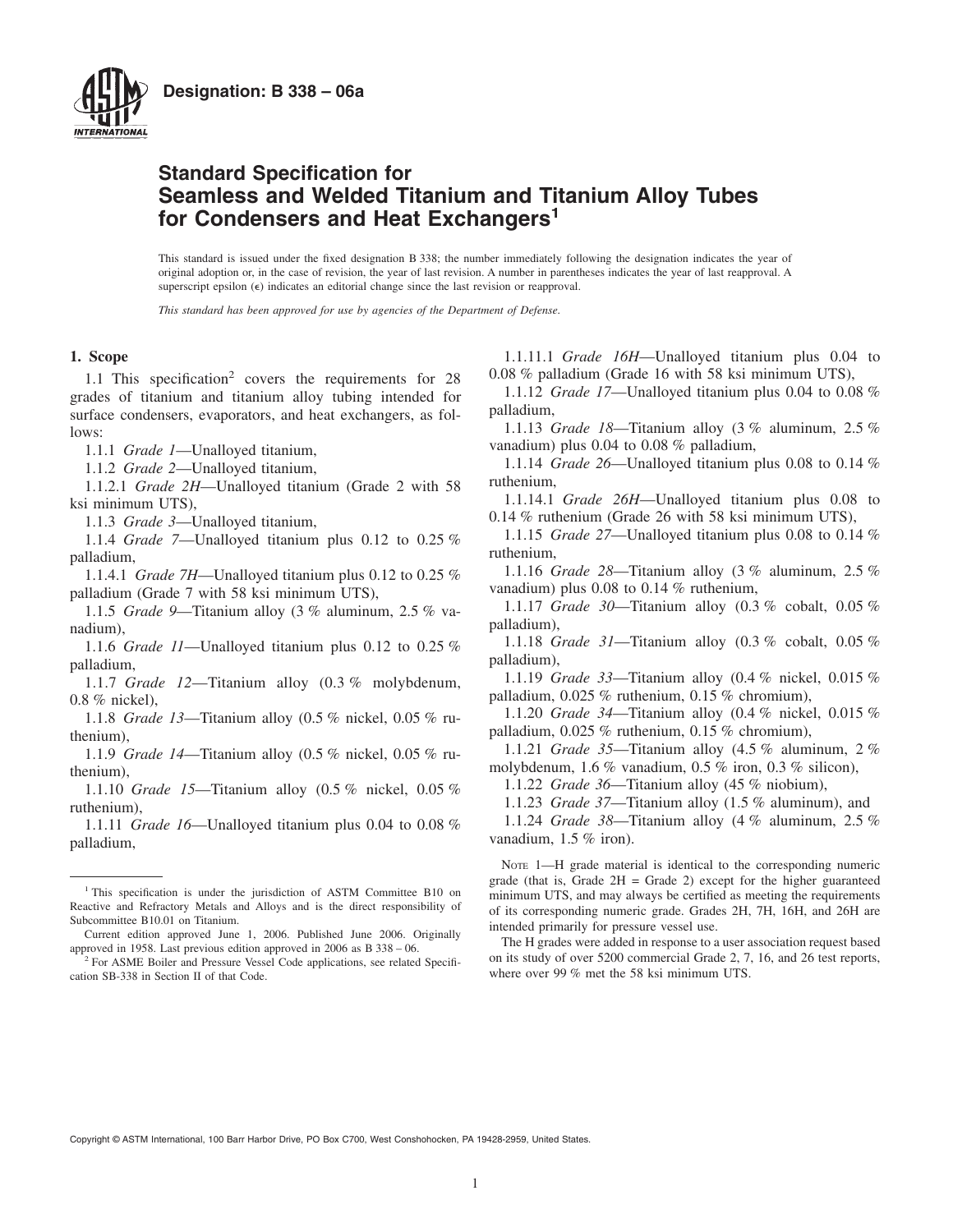1.2 Tubing covered by this specification shall be heat treated by at least a stress relief as defined in [5.3.](#page-2-0)

1.3 The values stated in inch-pound units are to be regarded as standard. The values given in parentheses are mathematical conversions to SI units that are provided for information only and are not considered standard.

# **2. Referenced Documents**

2.1 *ASTM Standards: <sup>3</sup>*

[A 370](#page-3-0) Test Methods and Definitions for Mechanical Testing of Steel Products

[E 8](#page-3-1) Test Methods for Tension Testing of Metallic Materials

[E 29](#page-6-0) Practice for Using Significant Digits in Test Data to Determine Conformance with Specifications

[E 120](#page-6-1) Test Methods for Chemical Analysis of Titanium and Titanium Alloys<sup>4</sup>

[E 1409](#page-6-2) Test Method for Determination of Oxygen and

<sup>3</sup> For referenced ASTM standards, visit the ASTM website, www.astm.org, or contact ASTM Customer Service at service@astm.org. For *Annual Book of ASTM Standards* volume information, refer to the standard's Document Summary page on the ASTM website.

<sup>4</sup> Withdrawn.

Nitrogen in Titanium and Titanium Alloys by the Inert Gas Fusion Technique

<span id="page-1-5"></span>[E 1447](#page-6-3) Test Method for Determination of Hydrogen in Titanium and Titanium Alloys by the Inert Gas Fusion Thermal Conductivity/Infrared Detection Method

#### **3. Terminology**

# 3.1 *Lot Definitions:*

3.1.1 *castings*, *n*—a lot shall consist of all castings produced from the same pour.

<span id="page-1-6"></span><span id="page-1-4"></span><span id="page-1-3"></span><span id="page-1-2"></span><span id="page-1-1"></span>3.1.2 *ingot*, *n*—no definition required.

3.1.3 *rounds, flats, tubes, and wrought powder metallurgical products (single definition, common to nuclear and nonnuclear standards.)* , *n*—a lot shall consist of a material of the same size, shape, condition, and finish produced from the same ingot or powder blend by the same reduction schedule and the same heat treatment parameters. Unless otherwise agreed between manufacturer and purchaser, a lot shall be limited to the product of an 8 h period for final continuous anneal, or to a single furnace load for final batch anneal.

3.1.4 *sponge*, *n*—a lot shall consist of a single blend produced at one time.

<span id="page-1-0"></span>3.1.5 *weld fittings*, *n*—definition is to be mutually agreed upon between manufacturer and the purchaser.

#### **TABLE 1 Chemical Requirements***<sup>A</sup>*

|                               | Composition, %            |                           |                           |                           |                   |                           |                           |                           |                           |                           |
|-------------------------------|---------------------------|---------------------------|---------------------------|---------------------------|-------------------|---------------------------|---------------------------|---------------------------|---------------------------|---------------------------|
| Element                       | Grade 1                   | Grade 2                   | Grade 2H                  | Grade 3                   | Grade 7           | Grade 7H                  | Grade 9                   | Grade 11                  | Grade 12                  | Grade 13                  |
| Nitrogen, max                 | 0.03                      | 0.03                      | 0.03                      | 0.05                      | 0.03              | 0.03                      | 0.03                      | 0.03                      | 0.03                      | 0.03                      |
| Carbon, max                   | 0.08                      | 0.08                      | 0.08                      | 0.08                      | 0.08              | 0.08                      | 0.08                      | 0.08                      | 0.08                      | 0.08                      |
| Hydrogen, $B, C$ max          | 0.015                     | 0.015                     | 0.015                     | 0.015                     | 0.015             | 0.015                     | 0.015                     | 0.015                     | 0.015                     | 0.015                     |
| Iron, max                     | 0.20                      | 0.30                      | 0.30                      | 0.30                      | 0.30              | 0.30                      | 0.25                      | 0.20                      | 0.30                      | 0.20                      |
| Oxygen, max                   | 0.18                      | 0.25                      | 0.25                      | 0.35                      | 0.25              | 0.25                      | 0.15                      | 0.18                      | 0.25                      | 0.10                      |
| Aluminum                      |                           | $\cdots$                  | $\cdots$                  | $\cdots$                  |                   |                           | $2.5 - 3.5$               |                           |                           |                           |
| Vanadium                      | $\cdots$                  | $\cdots$                  | $\cdots$                  | $\cdots$                  | $\ddotsc$         | $\cdots$                  | $2.0 - 3.0$               |                           | $\cdots$                  |                           |
| Tin                           |                           |                           |                           |                           |                   |                           |                           |                           |                           | $\cdots$                  |
| Ruthenium                     | $\cdots$                  | $\cdots$                  | $\cdots$                  | $\cdots$                  | $\cdots$          |                           | $\cdots$                  |                           | $\cdots$                  | $\cdots$<br>$0.04 - 0.06$ |
| Palladium                     | $\cdots$                  | $\cdots$                  | $\cdots$                  | $\cdots$                  | <br>$0.12 - 0.25$ | <br>$0.12 - 0.25$         | $\cdots$                  | $\cdots$<br>$0.12 - 0.25$ |                           |                           |
| Cobalt                        | $\cdots$                  | $\cdots$                  | $\cdots$                  | $\cdots$                  |                   |                           | $\cdots$                  |                           | $\ddotsc$                 | $\cdots$                  |
| Molybdenum                    | $\cdots$                  | $\cdots$                  | $\cdots$                  | $\cdots$                  | $\cdots$          |                           | $\cdots$                  | $\cdots$                  | $\cdots$<br>$0.2 - 0.4$   |                           |
| Chromium                      | $\cdots$                  |                           | $\cdots$                  | $\cdots$                  | $\cdots$          |                           | $\cdots$                  | $\cdots$                  |                           | .                         |
|                               | $\cdots$                  | $\cdots$                  | $\cdots$                  | $\cdots$                  | $\cdots$          |                           | $\cdots$                  |                           |                           | .                         |
| <b>Nickel</b>                 | $\cdots$                  | $\cdots$                  | $\cdots$                  | $\cdots$                  |                   |                           | $\cdots$                  | $\cdots$                  | $0.6 - 0.9$               | $0.4 - 0.6$               |
| Niobium                       | $\cdots$                  | $\cdots$                  | $\cdots$                  | $\cdots$                  |                   |                           |                           |                           |                           |                           |
| Zirconium                     | $\cdots$                  | $\cdots$                  | $\cdots$                  | $\cdots$                  |                   |                           |                           |                           |                           |                           |
| Silicon                       | $\cdots$                  | $\cdots$                  | $\cdots$                  | $\cdots$                  | $\cdots$          | $\cdots$                  | $\cdots$                  | $\cdots$                  | $\cdots$                  |                           |
| Residuals, <sup>D,E,F</sup>   | 0.1                       | 0.1                       | 0.1                       | 0.1                       | 0.1               | 0.1                       | 0.1                       | 0.1                       | 0.1                       | 0.1                       |
| each<br>max                   |                           |                           |                           |                           |                   |                           |                           |                           |                           |                           |
| Residuals, <sup>D, E, F</sup> | 0.4                       | 0.4                       | 0.4                       | 0.4                       | 0.4               | 0.4                       | 0.4                       | 0.4                       | 0.4                       | 0.4                       |
| max total                     |                           |                           |                           |                           |                   |                           |                           |                           |                           |                           |
| Titanium <sup>G</sup>         | balance                   | balance                   | balance                   | balance                   | balance           | balance                   | balance                   | balance                   | balance                   | balance                   |
| Element                       | Composition, %            |                           |                           |                           |                   |                           |                           |                           |                           |                           |
|                               | Grade 14                  | Grade 15                  | Grade 16                  | Grade 16H                 | Grade 17          | Grade 18                  | Grade 26                  | Grade 26H                 | Grade 27                  |                           |
| Nitrogen, max                 | 0.03                      | 0.05                      | 0.03                      | 0.03                      | 0.03              | 0.03                      | 0.03                      | 0.03                      | 0.03                      |                           |
| Carbon, max                   | 0.08                      | 0.08                      | 0.08                      | 0.08                      | 0.08              | 0.08                      | 0.08                      | 0.08                      | 0.08                      |                           |
| Hydrogen, <sup>B,C</sup> max  | 0.015                     | 0.015                     | 0.015                     | 0.015                     | 0.015             | 0.015                     | 0.015                     | 0.015                     | 0.015                     |                           |
| Iron, max                     | 0.30                      | 0.30                      | 0.30                      | 0.30                      | 0.20              | 0.25                      | 0.30                      | 0.30                      | 0.20                      |                           |
| Oxygen, max                   | 0.15                      | 0.25                      | 0.25                      | 0.25                      | 0.18              | 0.15                      | 0.25                      | 0.25                      | 0.18                      |                           |
| Aluminum                      | $\ddotsc$                 |                           |                           |                           |                   | $2.5 - 3.5$               |                           |                           |                           |                           |
| Vanadium                      |                           | $\cdots$                  | $\cdots$                  | $\ddotsc$<br>$\cdots$     | $\cdots$          | $2.0 - 3.0$               | $\cdots$<br>$\sim$        | $\cdots$                  | $\cdots$                  |                           |
| Tin                           | $\cdots$                  | $\cdots$                  | $\cdots$                  |                           | $\cdots$          |                           |                           | $\cdots$                  | $\cdots$                  |                           |
| Ruthenium                     | $\cdots$<br>$0.04 - 0.06$ | $\cdots$<br>$0.04 - 0.06$ | $\cdots$                  | $\cdots$                  | $\cdots$          | $\cdots$                  | $\cdots$<br>$0.08 - 0.14$ | $\cdots$<br>$0.08 - 0.14$ | $\cdots$<br>$0.08 - 0.14$ |                           |
| Palladium                     |                           |                           | $\cdots$<br>$0.04 - 0.08$ | $\cdots$<br>$0.04 - 0.08$ | <br>$0.04 - 0.08$ | $\cdots$<br>$0.04 - 0.08$ |                           |                           |                           |                           |
|                               | $\cdots$                  | $\cdots$                  |                           |                           |                   |                           | $\cdots$                  | $\cdots$                  | $\cdots$                  |                           |
| Cobalt                        | $\cdots$                  | $\cdots$                  |                           | $\cdots$                  | $\cdots$          | $\cdots$                  | $\ddotsc$                 | $\cdots$                  |                           |                           |
| Molybdenum                    | $\cdots$                  | $\cdots$                  | $\cdots$                  | $\cdots$                  | $\cdots$          | $\cdots$                  | $\cdots$                  | $\cdots$                  | $\cdots$                  |                           |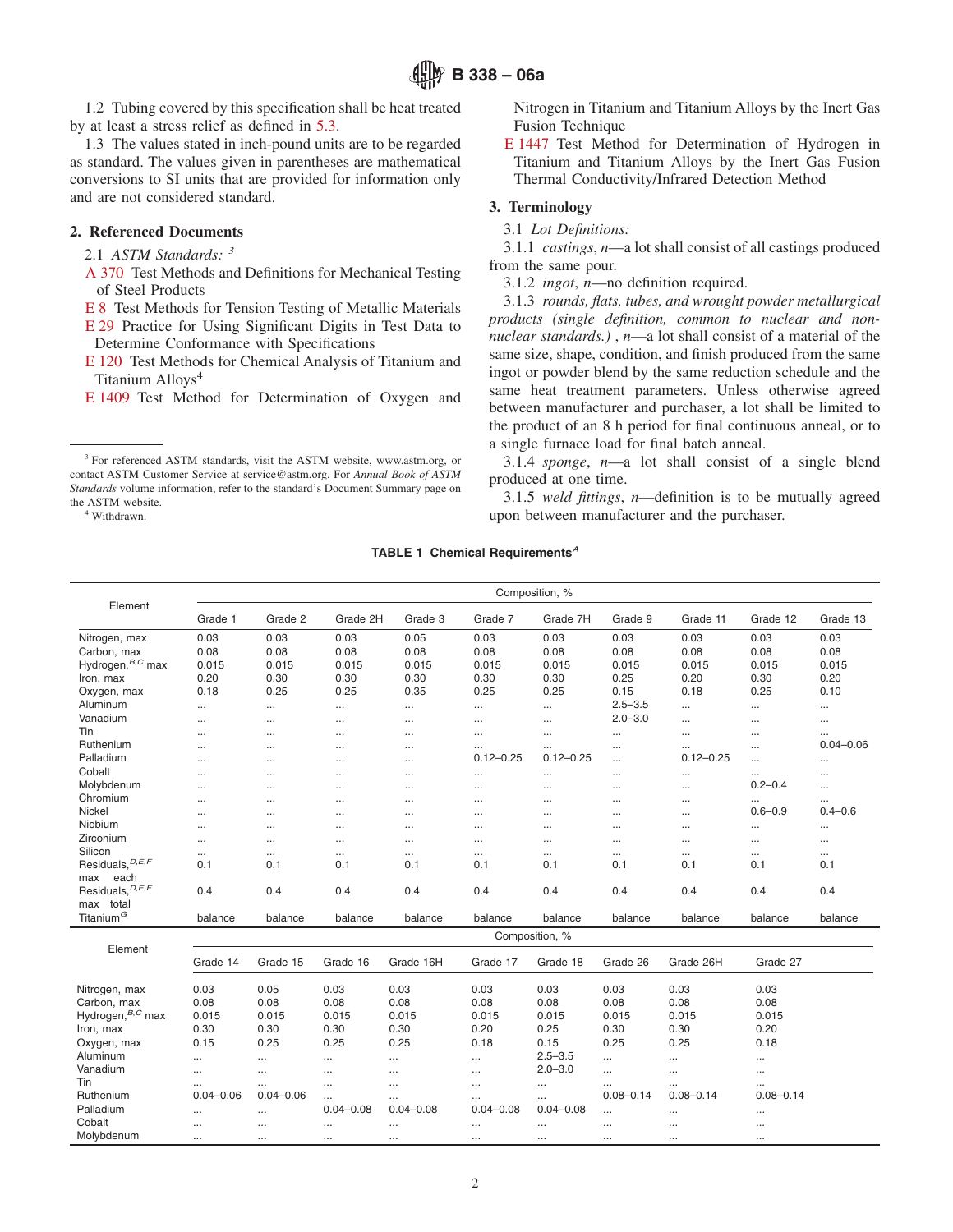# **B 338 – 06a**

| Element                           | Composition, % |             |          |           |          |          |          |           |          |
|-----------------------------------|----------------|-------------|----------|-----------|----------|----------|----------|-----------|----------|
|                                   | Grade 14       | Grade 15    | Grade 16 | Grade 16H | Grade 17 | Grade 18 | Grade 26 | Grade 26H | Grade 27 |
| Chromium                          | $\cdots$       | $\cdots$    | $\cdots$ | $\cdots$  | $\cdots$ | $\cdots$ | $\cdots$ | $\cdots$  | $\cdots$ |
| Nickel                            | $0.4 - 0.6$    | $0.4 - 0.6$ | $\cdots$ | $\cdots$  | $\cdots$ | $\cdots$ | $\cdots$ | $\cdots$  | $\cdots$ |
| Niobium                           | $\cdots$       | $\cdots$    | $\cdots$ | $\cdots$  | $\cdots$ | $\cdots$ | $\cdots$ | $\cdots$  | $\cdots$ |
| Zirconium                         | $\cdots$       | $\cdots$    | $\cdots$ | $\cdots$  | $\cdots$ | $\cdots$ | $\cdots$ | $\cdots$  | $\cdots$ |
| Silicon                           | $\cdots$       | $\cdots$    | $\cdots$ | $\cdots$  | $\cdots$ | $\cdots$ | $\cdots$ | $\cdots$  | $\cdots$ |
| Residuals, <sup>D, E, F</sup> max | 0.1            | 0.1         | 0.1      | 0.1       | 0.1      | 0.1      | 0.1      | 0.1       | 0.1      |
| each                              |                |             |          |           |          |          |          |           |          |
| Residuals, <sup>D, E, F</sup> max | 0.4            | 0.4         | 0.4      | 0.4       | 0.4      | 0.4      | 0.4      | 0.4       | 0.4      |
| total                             |                |             |          |           |          |          |          |           |          |
| Titanium <sup>G</sup>             | balance        | balance     | balance  | balance   | balance  | balance  | balance  | balance   | balance  |

| Element                           |               |               |               |               |               |               |               |             |               |
|-----------------------------------|---------------|---------------|---------------|---------------|---------------|---------------|---------------|-------------|---------------|
|                                   | Grade 28      | Grade 30      | Grade 31      | Grade 33      | Grade 34      | Grade 35      | Grade 36      | Grade 37    | Grade 38      |
| Nitrogen, max                     | 0.03          | 0.03          | 0.05          | 0.03          | 0.05          | 0.05          | 0.03          | 0.03        | 0.03          |
| Carbon, max                       | 0.08          | 0.08          | 0.08          | 0.08          | 0.08          | 0.08          | 0.04          | 0.08        | 0.08          |
| Hydrogen, B,C max                 | 0.015         | 0.015         | 0.015         | 0.015         | 0.015         | 0.015         | 0.0035        | 0.015       | 0.015         |
| Iron, max or range                | 0.25          | 0.30          | 0.30          | 0.30          | 0.30          | $0.20 - 0.80$ | 0.03          | 0.30        | $1.2 - 1.8$   |
| Oxygen, max or<br>range           | 0.15          | 0.25          | 0.35          | 0.25          | 0.35          | 0.25          | 0.16          | 0.25        | $0.20 - 0.30$ |
| Aluminum                          | $2.5 - 3.5$   | $\cdots$      |               |               | $\cdots$      | $4.0 - 5.0$   | $\cdots$      | $1.0 - 2.0$ | $3.5 - 4.5$   |
| Vanadium                          | $2.0 - 3.0$   |               | $\cdots$      | $\cdots$      | $\cdots$      | $1.1 - 2.1$   | $\cdots$      | $\cdots$    | $2.0 - 3.0$   |
| Tin                               | $\cdots$      | $\cdots$      | $\cdots$      | $\cdots$      | $\cdots$      | $\cdots$      | $\cdots$      | $\cdots$    | $\cdots$      |
| Ruthenium                         | $0.08 - 0.14$ |               |               | $0.02 - 0.04$ | $0.02 - 0.04$ | $\cdots$      | $\cdots$      | $\cdots$    | $\cdots$      |
| Palladium                         |               | $0.04 - 0.08$ | $0.04 - 0.08$ | $0.01 - 0.02$ | $0.01 - 0.02$ | $\cdots$      | $\cdots$      | $\cdots$    | $\cdots$      |
| Cobalt                            | $\cdots$      | $0.20 - 0.80$ | $0.20 - 0.80$ | $\cdots$      | $\cdots$      | $\cdots$      | $\cdots$      | $\cdots$    | $\cdots$      |
| Molybdenum                        |               |               |               | $\cdots$      | $\cdots$      | $1.5 - 2.5$   | $\cdots$      | $\cdots$    | $\cdots$      |
| Chromium                          | $\cdots$      | $\cdots$      | $\cdots$      | $0.1 - 0.2$   | $0.1 - 0.2$   | $\cdots$      | $\cdots$      | $\cdots$    | $\cdots$      |
| Nickel                            | $\cdots$      | $\cdots$      | $\cdots$      | $0.35 - 0.55$ | $0.35 - 0.55$ | $\cdots$      | $\cdots$      | $\cdots$    | $\cdots$      |
| Niobium                           | $\cdots$      | $\cdots$      | $\cdots$      | $\cdots$      | $\cdots$      | $\cdots$      | $42.0 - 47.0$ | $\cdots$    | $\cdots$      |
| Zirconium                         |               |               | $\cdots$      | $\cdots$      | $\cdots$      | $\cdots$      | $\cdots$      | $\cdots$    | $\cdots$      |
| Silicon                           | $\cdots$      |               |               | $\cdots$      | $\cdots$      | $0.20 - 0.40$ | $\cdots$      | $\cdots$    | $\cdots$      |
| Residuals, <sup>D, E, F</sup> max | 0.1           | 0.1           | 0.1           | 0.1           | 0.1           | 0.1           | 0.1           | 0.1         | 0.1           |
| each                              |               |               |               |               |               |               |               |             |               |
| Residuals, <sup>D, E, F</sup> max | 0.4           | 0.4           | 0.4           | 0.4           | 0.4           | 0.4           | 0.4           | 0.4         | 0.4           |
| total                             |               |               |               |               |               |               |               |             |               |
| Titanium <sup>G</sup>             | balance       | balance       | balance       | Remainder     | Remainder     | Remainder     | Remainder     | Remainder   | balance       |

*<sup>A</sup>* Analysis shall be completed for all elements listed in this table for each grade. The analysis results for the elements not quantified in the table need not be reported unless the concentration level is greater than 0.1 % each or 0.4 % total.

*<sup>B</sup>* Lower hydrogen may be obtained by negotiation with the manufacturer.

*<sup>C</sup>* Final product analysis.

*<sup>D</sup>* Need not be reported.

*<sup>E</sup>* A residual is an element present in a metal or an alloy in small quantities and is inherent to the manufacturing process but not added intentionally. In titanium these elements include aluminum, vanadium, tin, chromium, molybdenum, niobium, zirconium, hafnium, bismuth, ruthenium, palladium, yttrium, copper, silicon, cobalt, tantalum, nickel, boron, manganese, and tungsten.

*<sup>F</sup>* The purchaser may, in his written purchase order, request analysis for specific residual elements not listed in this specification.

*<sup>G</sup>* The percentage of titanium is determined by difference.

#### **4. Ordering Information**

4.1 Orders for material to this specification shall include the following information, as required:

- 4.1.1 Quantity,
- 4.1.2 Grade number (Section [1\)](#page-0-0),
- 4.1.3 Diameter and wall thickness (Section 12) [\(Note 2\)](#page-2-1),
- 4.1.4 Length (Section 12),
- 4.1.5 Method of manufacture and finish (Sections 5 and 13),

4.1.6 Restrictive chemistry, if desired (Section 6 and

[Table 1\)](#page-1-0),

4.1.7 Product analysis, if desired (Section [7](#page-3-2) and [Table 2\)](#page-3-3),

4.1.8 Special mechanical properties, if desired (Section [8](#page-3-4) and [Table 3\)](#page-4-0),

4.1.9 Nondestructive tests (Section [11\)](#page-4-1),

- 4.1.10 Packaging (Section 23),
- 4.1.11 Inspection (Section 17), and

#### <span id="page-2-1"></span>4.1.12 Certification (Section 21).

NOTE 2—Tube is available to specified outside diameter and wall thickness (state minimum or average wall).

# **5. Materials and Manufacture**

<span id="page-2-2"></span>5.1 Seamless tube shall be made from hollow billet by any cold reducing or cold drawing process that will yield a product meeting the requirements of this specification. Seamless tube is produced with a continuous periphery in all stages of manufacturing operations.

<span id="page-2-0"></span>5.2 Welded tube shall be made from flat-rolled product by an automatic arc-welding process or other method of welding that will yield a product meeting the requirements of this specification. Use of a filler material is not permitted.

5.3 Welded/cold worked tube (WCS) shall be made from welded tube manufactured as specified in [5.2.](#page-2-2) The welded tube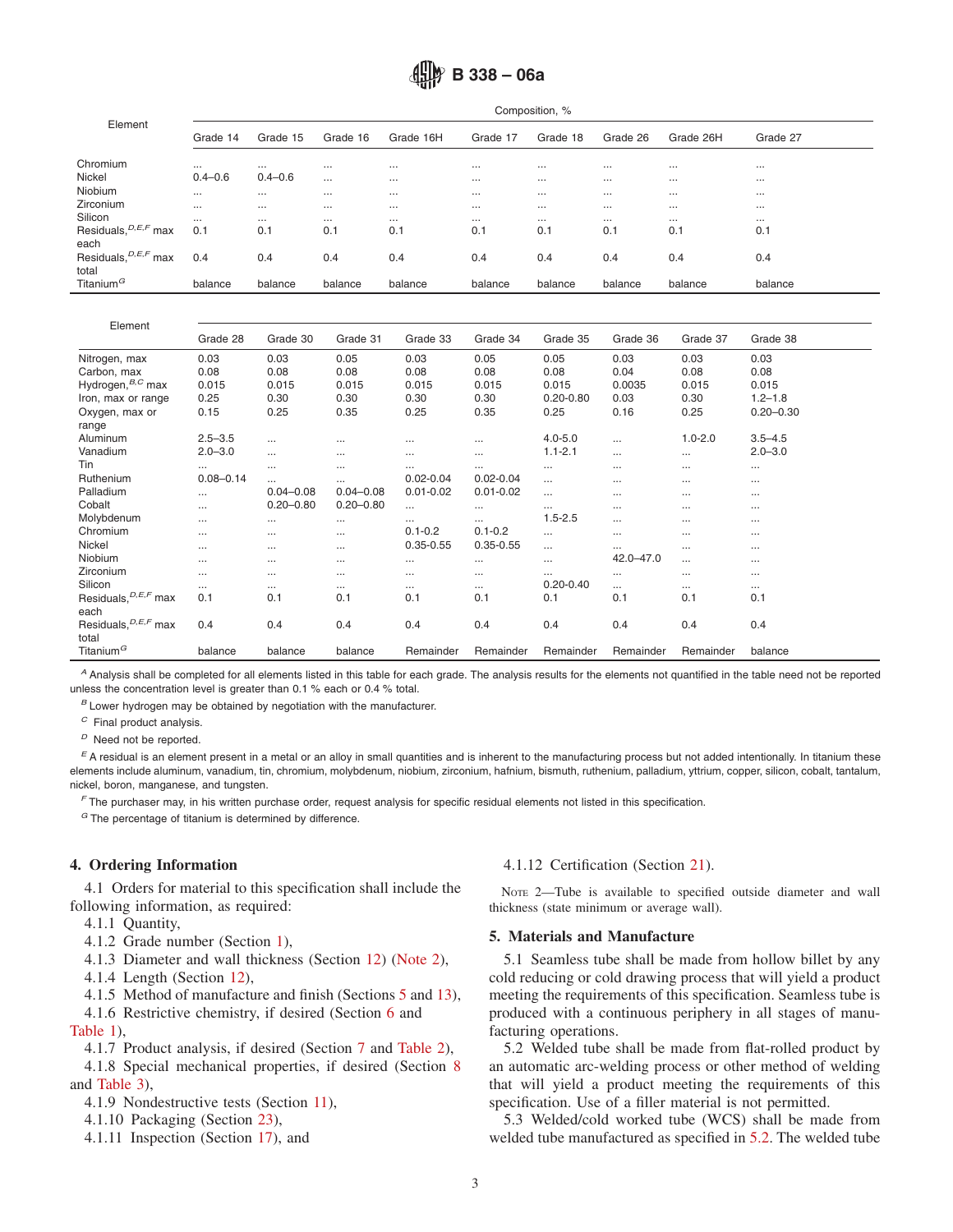**TABLE 2 Permissible Variations in Product Analysis**

|                               |                               | $\%$                                         |
|-------------------------------|-------------------------------|----------------------------------------------|
| Element                       | Maximum or<br>Specified Range | Permissible Variation<br>in Product Analysis |
| Aluminum                      | $0.5$ to $2.5$                | ±0.20                                        |
| Aluminum                      | $2.5$ to $3.5$                | ±0.40                                        |
| Carbon                        | 0.10                          | $+0.02$                                      |
| Chromium                      | $0.1$ to $0.2$                | ±0.02                                        |
| Cobalt                        | $0.2 \text{ to } 0.8$         | ±0.05                                        |
| Hydrogen                      | 0.015                         | $+0.002$                                     |
| Iron                          | 0.80                          | $+0.15$                                      |
| Iron                          | 1.2 to $1.8$                  | ±0.20                                        |
| Molybdenum                    | $0.2$ to $0.4$                | ±0.03                                        |
| Molybdenum                    | 1.5 to 4.5                    | ±0.20                                        |
| Nickel                        | 0.3 to 0.9                    | ±0.05                                        |
| Niobium                       | >30                           | ±0.50                                        |
| Nitrogen                      | 0.05                          | $+0.02$                                      |
| Oxygen                        | 0.30                          | $+0.03$                                      |
| Oxygen                        | $0.31$ to $0.40$              | ±0.04                                        |
| Palladium                     | 0.01 to 0.02                  | ±0.002                                       |
| Palladium                     | 0.04 to 0.25                  | ±0.02                                        |
| Ruthenium                     | 0.02 to 0.04                  | ±0.005                                       |
| Ruthenium                     | $0.04$ to $0.06$              | ±0.005                                       |
| Ruthenium                     | $0.08$ to $0.14$              | ±0.01                                        |
| Silicon                       | 0.06 to 0.40                  | ±0.02                                        |
| Vanadium                      | 2.0 to 3.0                    | ±0.15                                        |
| Residuals <sup>A</sup> (each) | 0.1                           | $+0.02$                                      |

*<sup>A</sup>* A residual is an element present in a metal or an alloy in small quantities inherent to the manufacturing process but not added intentionally. In titanium these elements include aluminum, vanadium, tin, iron, chromium, molybdenum, niobium, zirconium, hafnium, bismuth, ruthenium, palladium, yttrium, copper, silicon, cobalt, tantalum, nickel, boron, manganese, and tungsten.

shall be sufficiently cold worked to final size in order to transform the cast weld microstructure into a typical equiaxed microstructure in the weld upon subsequent heat treatment. The product shall meet the requirements for seamless tube of this specification.

5.4 The tube shall be furnished in the annealed condition with the exception of Grades 9, 18 and 28, which, at the option of the purchaser, can be furnished in either the annealed or the cold worked and stress relieved condition, defined as at a minimum temperature of 600°F (316°C) for not less than 30 min.

#### **6.** *Chemical Requirements* Chemical Requirements

6.1 The titanium shall conform to the chemical requirements prescribed in [Table 1.](#page-1-0)

6.1.1 The elements listed in [Table 1](#page-1-0) are intentional alloy additions or elements that are inherent to the manufacture of titanium sponge, ingot, or mill product.

6.1.2 Elements intentionally added to the melt must be identified, analyzed, and reported in the chemical analysis.

6.2 When agreed upon by the producer and the purchaser and requested by the purchaser in the written purchase order, chemical analysis shall be completed for specific residual elements not listed in this specification.

#### **7. Product Analysis**

7.1 When requested by the purchaser and stated in the purchase order, product analysis for any elements listed in [Table 1](#page-1-0) shall be made on the completed product.

7.1.1 Elements other than those listed in [Table 1](#page-1-0) are deemed to be capable of occurring in the grades listed in [Table 1](#page-1-0) by, and only by way of, unregulated or unanalyzed scrap additions to <span id="page-3-3"></span>the ingot melt. Therefore, product analysis for elements not listed in [Table 1](#page-1-0) shall not be required unless specified and shall be considered to be in excess of the intent of this specification.

7.2 Product analysis tolerances, listed in [Table 2,](#page-3-3) do not broaden the specified heat analysis requirements, but cover variations between different laboratories in the measurement of chemical content. The manufacturer shall not ship the finished product that is outside the limits specified in [Table 1](#page-1-0) for the applicable grade.

# <span id="page-3-7"></span><span id="page-3-4"></span>**8. Tensile Requirements**

8.1 The room temperature tensile properties of the tube in the condition normally supplied shall conform to the requirements prescribed in [Table 3.](#page-4-0) Mechanical properties for conditions other than those given in this table may be established by agreement between the manufacturer and the purchaser. (See Test Methods [E 8.](#page-1-1))

#### <span id="page-3-5"></span><span id="page-3-1"></span>**9. Flattening Test**

9.1 Tubing shall withstand, without cracking, flattening under a load applied gradually at room temperature until the distance between the load platens is not more than *H* in. *H* is calculated as follows:

*H*, in. (mm) = 
$$
\frac{(1 + e)t}{e + t/D}
$$
 (1)

where:

 $H =$  the minimum flattened height, in. (mm),

 $=$  the nominal wall thickness, in. (mm), and

 $D =$  the nominal tube diameter, in. (mm).

For Grades 1, 2, 2H, 7, 7H, 11, 13, 14, 16, 16H, 17, 26, 26H, 27, 30, and 33:

$$
e = 0.07
$$
 in. for all diameters (2)

For Grade 3, 31, and 34:

 $e = 0.04$  through 1 in. diameter (3)

<span id="page-3-2"></span>
$$
e = 0.06 \text{ over } 1 \text{ in. diameter} \tag{4}
$$

For Grades 9, 12, 15, 18, 28, 35, 36, 37, and 38:

*e* shall be negotiated between the producer and the purchaser.

9.1.1 For welded tubing, the weld shall be positioned on the 90 or 270° centerline during loading so as to be subjected to a maximum stress.

9.1.2 When low D-to-t ratio tubular products are tested, because the strain imposed due to geometry is unreasonably high on the inside surface at the six and twelve o'clock locations, cracks at these locations shall not be cause for rejection if the D-to-t ratio is less than ten (10).

<span id="page-3-6"></span>9.2 The results from all calculations are to be rounded to two decimal places. Examination for cracking shall be by the unaided eye.

<span id="page-3-0"></span>9.3 Welded tube shall be subjected to a reverse flattening test in accordance with Supplement II of Test Methods and Definitions [A 370.](#page-6-4) A section of the tube, approximately 4 in. (102 mm) long, that is slit longitudinally 90° either side of the weld, shall be opened and flattened with the weld at the point of maximum bend. No cracking is permitted.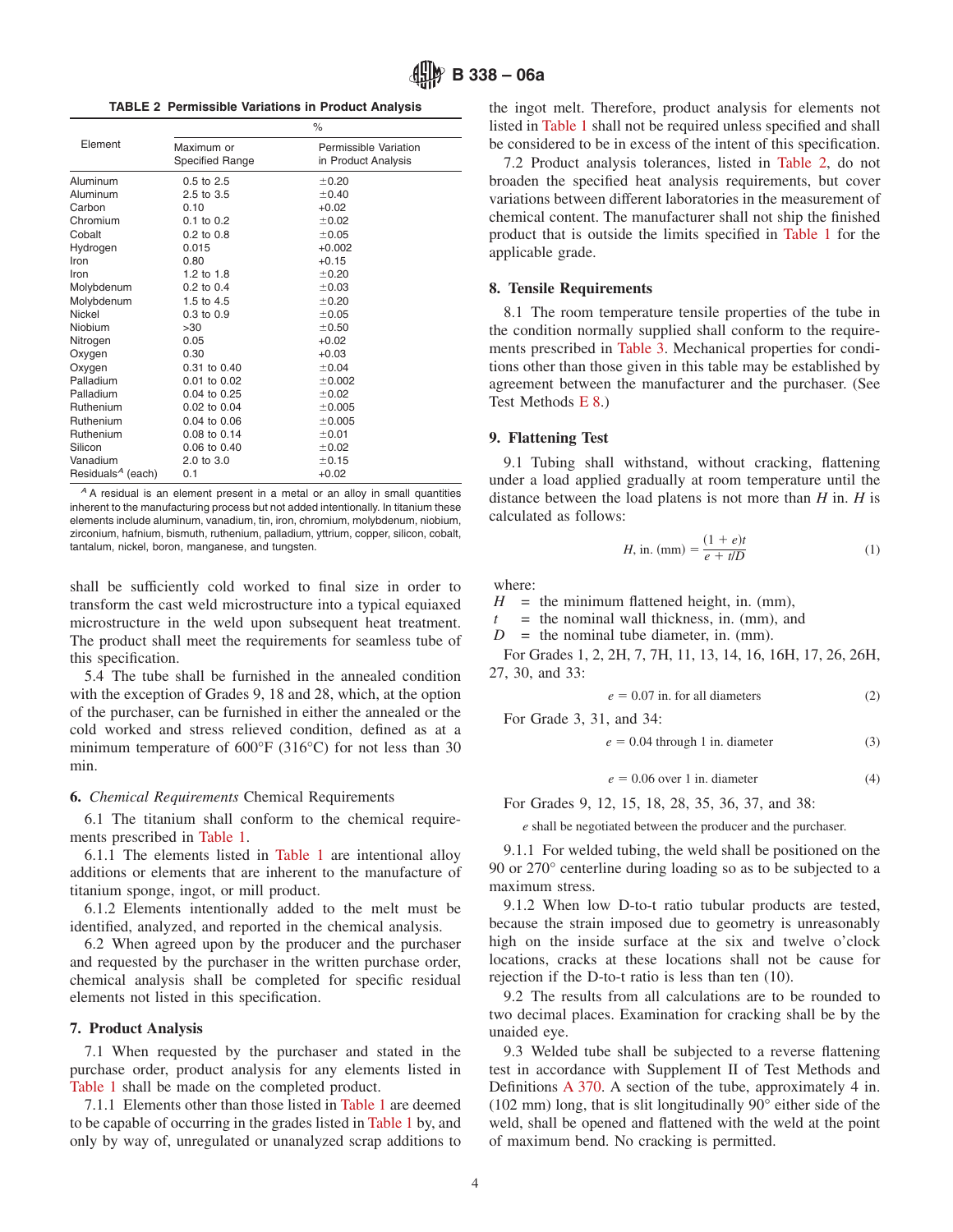# <span id="page-4-0"></span>**B 338 – 06a**

**TABLE 3 Tensile Requirements**

|                        |     | Tensile Strength, min |     | Yield Strength, 0.2% Offset |          |            |                 |
|------------------------|-----|-----------------------|-----|-----------------------------|----------|------------|-----------------|
| Grade                  |     |                       |     | min                         |          | max        |                 |
|                        | ksi | MPa                   | ksi | <b>MPa</b>                  | ksi      | <b>MPa</b> | mm,<br>min, %   |
| $1^A$                  | 35  | 240                   | 20  | 138                         | 45       | 310        | 24              |
| $2^A$                  | 50  | 345                   | 40  | 275                         | 65       | 450        | 20              |
| $2\mathsf{H}^{A,B,C}$  | 58  | 400                   | 40  | 275                         | 65       | 450        | 20              |
| $3^A$                  | 65  | 450                   | 55  | 380                         | 80       | 550        | 18              |
| $7^A$                  | 50  | 345                   | 40  | 275                         | 65       | 450        | 20              |
| $7H^{A,B,C}$           | 58  | 400                   | 40  | 275                         | 65       | 450        | 20              |
| $9^D$                  | 125 | 860                   | 105 | 725                         | $\cdots$ | $\ldots$   | 10              |
| $9^A$                  | 90  | 620                   | 70  | 483                         | $\cdots$ | $\cdots$   | 15 <sup>E</sup> |
| 11 <sup>A</sup>        | 35  | 240                   | 20  | 138                         | 45       | 310        | 24              |
| 12 <sup>A</sup>        | 70  | 483                   | 50  | 345                         |          | $\cdots$   | $18^E$          |
| 13 <sup>A</sup>        | 40  | 275                   | 25  | 170                         | $\cdots$ | $\cdots$   | 24              |
| 14 <sup>A</sup>        | 60  | 410                   | 40  | 275                         | $\cdots$ | $\cdots$   | 20              |
| $15^A$                 | 70  | 483                   | 55  | 380                         | $\cdots$ | $\cdots$   | 18              |
| 16 <sup>A</sup>        | 50  | 345                   | 40  | 275                         | 65       | 450        | 20              |
| $16H^{A,B,C}$          | 58  | 400                   | 40  | 275                         | 65       | 450        | 20              |
| $17^A$                 | 35  | 240                   | 20  | 138                         | 45       | 310        | 24              |
| $18^D$                 | 125 | 860                   | 105 | 725                         | $\cdots$ | $\cdots$   | 10              |
| $18^A$                 | 90  | 620                   | 70  | 483                         | $\ldots$ | $\cdots$   | $15^E$          |
| 26                     | 50  | 345                   | 40  | 275                         | 65       | 450        | 20              |
| $26\mathsf{H}^{A,B,C}$ | 58  | 400                   | 40  | 275                         | 65       | 450        | 20              |
| 27                     | 35  | 240                   | 20  | 138                         | 45       | 310        | 24              |
| 28                     | 90  | 620                   | 70  | 483                         | $\cdots$ | $\cdots$   | 15              |
| 30                     | 50  | 345                   | 40  | 275                         | 65       | 450        | 20              |
| 31                     | 65  | 450                   | 55  | 380                         | 80       | 550        | 18              |
| 33                     | 50  | 345                   | 40  | 275                         | 65       | 450        | 20              |
| 34                     | 65  | 450                   | 55  | 380                         | 80       | 550        | 18              |
| 35                     | 130 | 895                   | 120 | 828                         | $\cdots$ | $\cdots$   | 5               |
| 36                     | 65  | 450                   | 60  | 410                         | 95       | 655        | 10              |
| 37                     | 50  | 345                   | 31  | 215                         | 65       | 450        | 20              |
| 38                     | 130 | 895                   | 115 | 794                         | $\cdots$ | $\cdots$   | 10              |

*<sup>A</sup>* Properties for material in the annealed condition.

*B* Material is identical to the corresponding numeric grade (that is, Grade 2H = Grade 2) except for the higher guaranteed minimum UTS, and may always be certified as meeting the requirements of its corresponding numeric

 $\degree$  The H grades were added in response to a user association request based on its study of over 5200 commercial Grade 2, 7, 16, and 26 test reports, where over 99 % met the 58 ksi minimum UTS.

<sup>D</sup> Properties for cold-worked and stress-relieved material.<br><sup>E</sup> Elongation for welded tubing manufactured from continuously cold rolled and annealed strip from coils for Grades 9, 12, and 18 will be 12 %.

#### **10. Flaring Test**

10.1 For tube 31⁄2 in. (88 mm) in outside diameter and smaller, and  $0.134$  in.  $(3.4 \text{ mm})$  in wall thickness and thinner, a section of tube approximately 4 in. (102 mm) in length shall withstand being flared with a tool having a 60° included angle until the tube at the mouth of the flare has been expanded in accordance with [Table 4.](#page-4-2) The flared end shall show no cracking or rupture visible to the unaided eye. Flaring tests on larger diameter tube or tubing outside the range of [Table 4](#page-4-2) shall be as agreed upon between the manufacturer and the purchaser.

# **11. Nondestructive Tests**

11.1 Welded tubing shall be tested using both a nondestructive electromagnetic test and an ultrasonic test as described in [11.2.1](#page-4-3) and [11.2.2.](#page-5-0) Seamless and welded/cold worked tubing shall be tested using an ultrasonic test as described in [11.2.1.3.](#page-5-1)

11.1.1 Welded tubing shall be tested with a hydrostatic or pneumatic test as described in [11.3](#page-5-2) or [11.4.](#page-5-3)

11.1.2 Seamless tubing shall be tested with an electromagnetic or hydrostatic or pneumatic test as described in [11.2.1.1](#page-5-4) or [11.3o](#page-5-2)r [11.4.](#page-5-3)

11.2 *Nondestructive Electric or Ultrasonic Testing*:

11.2.1 In order to accommodate the various types of nondestructive testing equipment and techniques in use, and the manufacturing methods employed, the following calibration

<span id="page-4-5"></span><span id="page-4-4"></span><span id="page-4-1"></span>

<span id="page-4-2"></span>

| Grade           | Expansion of Inside Diameter,<br>min, % |
|-----------------|-----------------------------------------|
| 1               | 22                                      |
| 2, 2H           | 20                                      |
| 3               | 17                                      |
| 7, 7H           | 20                                      |
| $9^A$           | 20                                      |
| 11              | 22                                      |
| 12              | 17                                      |
| 13              | 22                                      |
| 14              | 20                                      |
| 15              | 17                                      |
| 16, 16H         | 20                                      |
| 17              | 22                                      |
| 18 <sup>A</sup> | 20                                      |
| 26, 26H         | 20                                      |
| 27              | 22                                      |
| 28 <sup>A</sup> | 20                                      |
| 30              | 20                                      |
| 31              | 17                                      |
| 33              | 20                                      |
| 34              | 17                                      |
| 35              | 10                                      |
| 37              | 20                                      |
| 38              | 15                                      |

<span id="page-4-3"></span>*<sup>A</sup>* Annealed.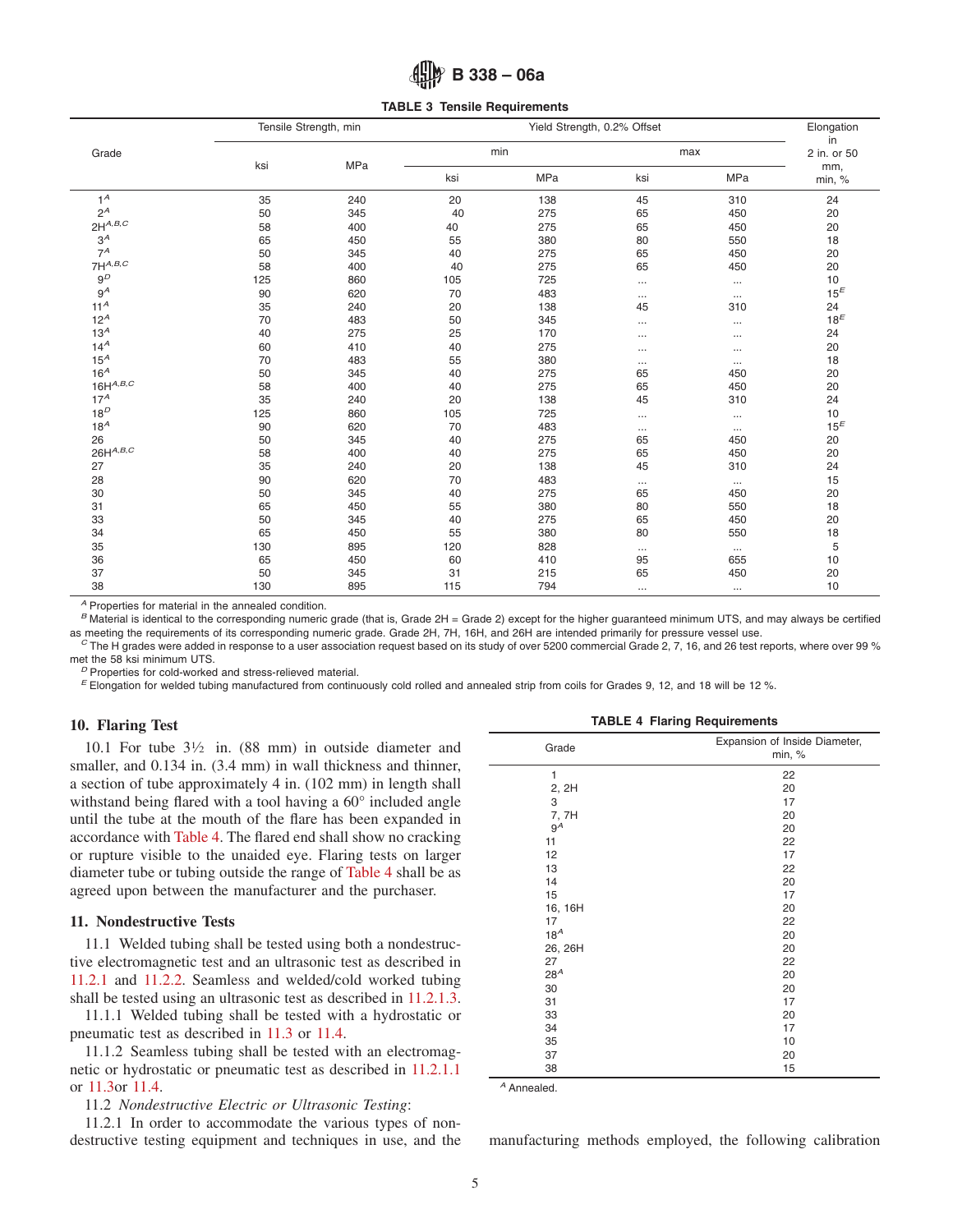standards shall be used to establish the minimum sensitivity level for rejection. For welded tubing, the artificial defects shall be placed in the parent metal.

11.2.1.1 *Electromagnetic Testing*—A drilled hole not larger than 0.031 in. (0.787 mm) in diameter shall be drilled completely through the skelp (for welded tube) or radially and completely through the tube wall (for welded, seamless, and welded/cold worked tubes), with care being taken to avoid distortion of the tube while drilling.

11.2.1.2 *Ultrasonic Testing (Welded Tubing)*—A longitudinal notch 0.031 in. (0.787 mm) or less in width and 0.5 in. (12.7 mm) or less in length shall be machined on a radial parallel to the tube axis on the outside and inside of the tube. The notch depth shall not exceed 10 % of the nominal wall of the tube or 0.004 in. (0.102 mm), whichever is greater. The length of the notch shall be compatible with the testing method, and the notches shall be located 180 degrees from the weld.

11.2.1.3 *Ultrasonic Testing (Seamless and Welded/Cold Worked Tubing)*, Longitudinal and transverse notches not exceeding  $0.010$  in.  $(0.25 \text{ mm})$  in width and  $10\%$  of the nominal tube wall or 0.004 in. (0.102 mm), whichever is greater, in depth shall be machined on the inner and outer surfaces of the tube. The length of the notches shall not exceed 0.125 in. (3.18 mm).

11.2.2 Any tubes showing an indication in excess of that obtained from the calibration standard shall be set aside and be subject to rework, retest, or rejection. A tube thus set aside may be examined further for confirmation of the presence of a defect and may be resubmitted for inspection if no defect is found. Any tube may also be resubmitted for inspection if reworked so as to remove the defect within the specified diameter, and wall thickness tolerances are established from [Table 5](#page-5-5) (rework by weld repair is not permitted).

#### 11.3 *Hydrostatic Test*:

11.3.1 Each tube so tested shall withstand, without showing bulges, leaks, or other defects, an internal hydrostatic pressure that will produce in the tube wall a stress of 50 % of the minimum specified yield strength at room temperature. This pressure shall be determined by the equation:

$$
P = \frac{SEt}{R_o - 0.4t} \tag{5}
$$

**TABLE 5 Permissible Variations in Outside Dimensions Based on Individual Measurements**

| Outside Diameter, in. (mm)        | Diameter<br>Tolerance.<br>in. $(mm)^A$ | Permissible<br>Variations <sup>B</sup> in<br>Wall Thickness. t. % |
|-----------------------------------|----------------------------------------|-------------------------------------------------------------------|
| Under 1 (25.4), excl              | $\pm 0.004$ ( $\pm 0.102$ )            | ±10                                                               |
| 1 to 11/2 (25.4 to 38.1), excl    | ±0.005(±0.127)                         | ±10                                                               |
| 11/2 to 2 (38.1 to 50.8), excl    | $\pm 0.006$ ( $\pm 0.152$ )            | ±10                                                               |
| 2 to 21/2 (50.8 to 63.5), excl    | $±0.007$ ( $±0.178$ )                  | ±10                                                               |
| 21/2 to 31/2 (63.5 to 88.9), excl | $\pm 0.010$ ( $\pm 0.254$ )            | ±10                                                               |

*<sup>A</sup>* These permissible variations in outside diameter apply only to tubes as finished at the mill before subsequent swaging, expanding, bending, polishing, or other fabricating operations. *<sup>B</sup>* When minimum wall tubes are ordered, tolerances are all plus and shall be

double the values shown.

where:

- *P* = minimum hydrostatic test pressure, psi (or MPa),<br> $S =$  allowable fiber stress of one half the minimum vi
- <span id="page-5-4"></span>= allowable fiber stress of one half the minimum yield strength, psi (or MPa),
- $t =$  wall thickness, in. (or mm),
- $R_o$  = outside tube radius, in. (or mm),<br> $E = 0.85$  welded tube, and
- *E* = 0.85 welded tube, and
- *E* = 1.0 seamless and welded/cold worked tube.

11.3.2 The maximum hydrostatic test pressure shall not exceed 2500 psi (17.2 MPa) for sizes 3 in. (76 mm) and under, or 2800 psi (19.3 MPa) for sizes over 3 in. Hydrostatic pressure shall be maintained for not less than 5 s. When requested by the purchaser and so stated in the order, tube in sizes 14 in. (356 mm) in diameter and smaller shall be tested to one and one half times the specified working pressure, provided the fiber stress corresponding to those test pressures does not exceed one half the minimum specified yield strength of the material as determined by the equation given in [11.3.](#page-5-2) When one and one half times the working pressure exceeds 2800 psi (19.3 MPa), the hydrostatic test pressure shall be a matter of agreement between the manufacturer and purchaser.

<span id="page-5-3"></span><span id="page-5-1"></span><span id="page-5-0"></span>11.4 *Pneumatic Test*— Each tube so tested shall withstand an internal air pressure of 100 psi (0.69 MPa), minimum, for 5 s, minimum, without showing evidence of leakage. The test method used shall permit easy detection of any leakage by using the pressure differential method or by placing the tube under water. Any evidence of leakage shall be cause for rejection of that tube.

# **12. Permissible Variation in Dimensions**

12.1 Variations in dimensions from those specified shall not exceed the amounts prescribed in [Table 5.](#page-5-5)

<span id="page-5-2"></span>12.2 *Length*—When tube is ordered cut to length, the length shall not be less than that specified, but a variation of  $\frac{1}{8}$  in. (3.2 mm) will be permitted on tube up to 24 ft (7.3 m) inclusive. For lengths over 24 ft (7.3 m), an additional over tolerance of  $\frac{1}{8}$  in. (3.2 mm) for each 10 ft (3.05 m) or fraction thereof shall be permissible up to  $\frac{1}{2}$  in. (13 mm) maximum.

12.3 *Straightness*— The tube shall be free of bends or kinks, and the maximum uniform bow shall not exceed the values given in [Table 6.](#page-5-6)

12.4 *Squareness of Cut*—The angle of cut of the end of any tube may depart from square by not more than 0.016 in./in. of diameter.

12.5 *Outside Diameter*:

12.5.1 *Welded Tubes*— The outside diameter of welded tubes shall not vary from that specified by more than the amounts given in [Table 5](#page-5-5) as measured by " go" and "no go" ring gages. The dimensions of the ring gage shall be as described in [12.5.1.1.](#page-6-5) For tube diameters not listed in [Table 5,](#page-5-5)

<span id="page-5-5"></span>**TABLE 6 Straightness**

<span id="page-5-6"></span>

| Length, $ft(m)$                   | Maximum Curvature<br>Depth of Arc      |  |  |  |
|-----------------------------------|----------------------------------------|--|--|--|
| Over 3 to 6 (0.91 to 1.83), incl  | $\frac{1}{8}$ in. (3.2 mm)             |  |  |  |
| Over 6 to 8 (1.83 to 2.44), incl  | $\frac{3}{16}$ in. (4.8 mm)            |  |  |  |
| Over 8 to 10 (2.44 to 3.05), incl | $\frac{1}{4}$ in. (6.4 mm)             |  |  |  |
| Over 10 (3.05)                    | $\frac{1}{4}$ in /any 10 ft (2.1 mm/m) |  |  |  |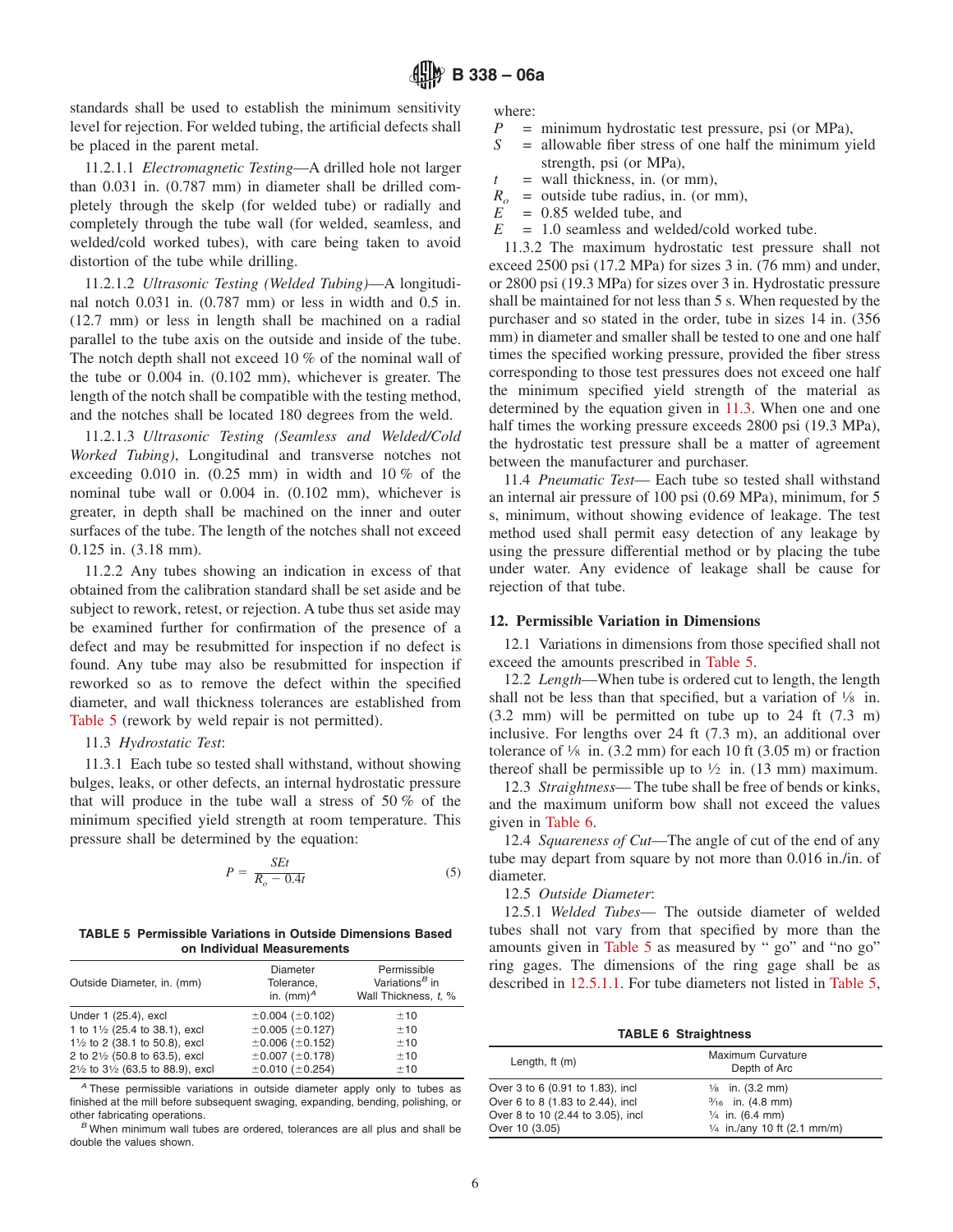the dimensional tolerances shall be as agreed upon by the purchaser and the manufacturer or supplier.

12.5.1.1 The inside diameter dimension of the "go" ring gage shall be equal to the nominal tube diameter plus the plus tolerance plus 0.002 in. The length of the "go" ring gage shall be the larger of 1 in. (25.4 mm) or the tube diameter.

12.5.1.2 The inside diameter dimension of the "no go" ring gage shall be equal to the nominal tube diameter minus the minus tolerance. The length of the "no go" ring gage shall be the larger of 1 in. or the nominal tube diameter.

12.5.2 *Seamless and Welded/Cold Worked Tubes*—The outside diameter of seamless and welded/cold worked tubes shall not vary from that specified by more than the amounts given in [Table 5](#page-5-5) as measured by any method agreed upon between the purchaser and the manufacturer or supplier. For tube diameters not listed in [Table 5,](#page-5-5) the dimensional tolerances shall be as agreed upon by the purchaser and the manufacturer or supplier.

# **13. Finish**

13.1 The finished tube shall be clean and free of foreign material, shall have smooth ends free of burrs, and shall be free of injurious external and internal imperfections. Minor defects may be removed, provided the dimensional tolerances of Section 12 are not exceeded.

#### **14. Number of Tests**

14.1 One sample shall be selected from lots of 5000 ft (1600 m) or less. For lots greater than 5000 ft (1600 m), one sample shall be selected from the first 5000 ft (1600 m), and one additional sample shall be selected from each additional 5000 ft (1600 m) or less in the lot. Samples are to be selected at random, and in no case shall more than one sample be taken from a single tube length. The size of the lot may be either the manufactured lot or the purchased lot at the manufacturer's option.

14.1.1 Chemical composition of the lot shall be the ingot manufacturer's analysis, except for hydrogen, which shall be determined on each sample from the lot. For welded tube only, hydrogen determination shall be one (1) tube analysis per strip coil.

14.1.2 One tension test shall be made on each sample.

14.1.3 One flattening test in accordance with [9.1](#page-3-5) shall be made on each sample.

14.1.4 One reverse flattening test in accordance with [9.3](#page-3-6) shall be made on each sample.

14.1.5 One flaring test in accordance with [10.1](#page-4-4) shall be made on each sample.

14.2 If any test specimen shows defective machining or develops flaws due to preparation, the specimen may be discarded and another substituted.

14.3 If the percent of elongation of any tension test specimen is less than that specified in [8.1,](#page-3-7) and any part of the fracture is more than  $\frac{3}{4}$  in. (19 mm) from the center of the gage length as indicated by scratches marked on the specimen before testing, the specimen may be discarded and another substituted.

14.4 Each length of finished tube shall be examined by the nondestructive test specified in [11.1.](#page-4-5)

#### **15. Retests**

<span id="page-6-5"></span>15.1 If the results of any chemical or mechanical property test lot are not in conformance with the requirements of this specification, the lot may be retested at the option of the manufacturer. The frequency of the retest will double the initial number of tests. If the results of the retest conform to the specification, the retest values will become the test values for certification. Only original conforming test results or the conforming retest results shall be reported to the purchaser. If the results for the retest fail to conform to the specification, the material will be rejected in accordance with Section 20.

# **16. Test Specimens and Methods of Testing**

16.1 The test specimens and the tests required by this specification shall conform to those described in Test Methods and Definitions [A 370.](#page-1-2)

<span id="page-6-4"></span>16.2 All routine mechanical tests shall be made at room temperature.

<span id="page-6-6"></span><span id="page-6-1"></span>16.3 The chemical analysis shall be conducted by the standard techniques normally utilized by the manufacturer and the purchaser. In case of disagreement, Test Methods [E 120](#page-6-6) shall be used as the referee method except for carbon, oxygen and hydrogen, which are not covered in Test Methods [E 120.](#page-1-3) Test Method [E 1409](#page-1-4) shall be used as a referee method for oxygen, and Test Method [E 1447](#page-1-5) shall be used as a referee method for hydrogen.

# <span id="page-6-3"></span><span id="page-6-2"></span>**17. Inspection**

17.1 All tests and inspection required by this specification shall be made at the place of manufacture prior to shipment and at the manufacturer's expense unless otherwise specified, and shall be so conducted as not to interfere unnecessarily with the operation of the works. When specified in the order, the manufacturer shall notify the purchaser in time so that the purchaser may have his inspector present to witness any part of the tests that may be desired.

17.2 When agreed upon in writing between the manufacturer and the purchaser, a certification that the material conforms to the requirements of this specification shall be the basis for acceptance of the material. Otherwise, the manufacturer shall report to the purchaser or his representative the results of the chemical analyses and mechanical tests made in accordance with this specification.

#### **18. Rounding-Off Procedure**

18.1 For purposes of determining conformance with the specifications contained herein, an observed or calculated value shall be rounded off to the nearest "unit" in the last right-hand significant digit used in expressing the limiting value. This is in accordance with the round-off method of Practice [E 29.](#page-1-6)

#### <span id="page-6-0"></span>**19. Referee Test and Analysis**

19.1 In the event of disagreement between the manufacturer and the purchaser on the conformance of the material to the requirements of this specification, a mutually acceptable referee shall perform the tests in question. The referee's testing shall be used in determining conformance of the material to this specification.